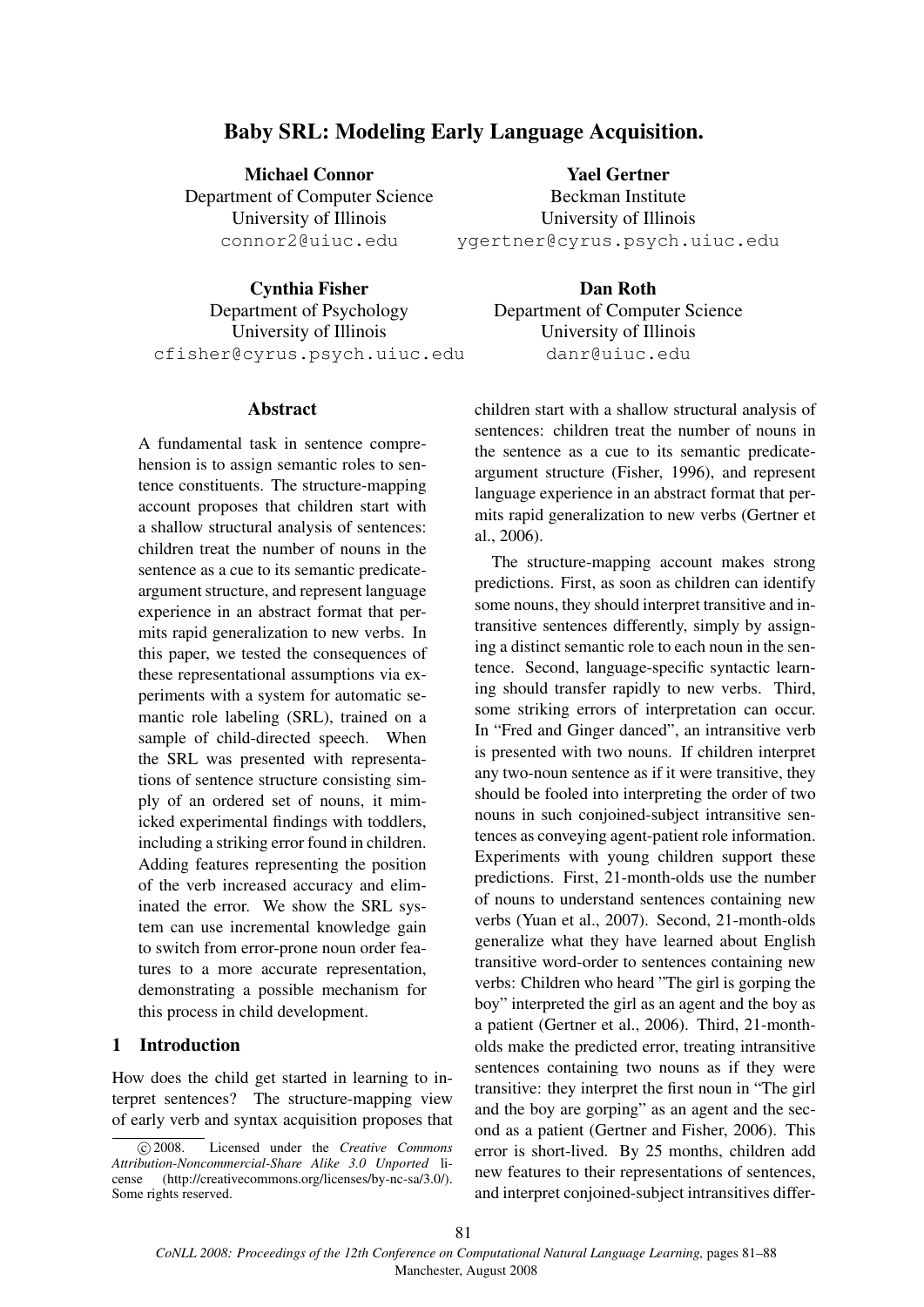ently from transitives (Naigles, 1990).

These experimental results shed light on what syntactic information children might have available for early sentence comprehension, but do not rule out the possibility that children's early performance is based on a more complex underlying system. In this paper, we tested the consequences of our representational assumptions by performing experiments with a system for automatic semantic role labeling (SRL), whose knowledge of sentence structure is under our control. Computational models of semantic role labeling learn to identify, for each verb in a sentence, all constituents that fill a semantic role, and to determine their roles. We adopt the architecture proposed by Roth and colleagues (Punyakanok et al., 2005), limiting the classifier's features to a set of lexical features and shallow structural features suggested by the structure-mapping account. Learning ability is measured by the level of SRL accuracy and, more importantly, the types of errors made by the system on sentences containing novel verbs. Testing these predictions on the automatic SRL provides us with a demonstration that it is possible to learn how to correctly assign semantic roles based only on these very simple cues.

From an NLP perspective this feature study provides evidence for the efficacy of alternative, simpler syntactic representations in gaining an initial foothold on sentence interpretation. It is clear that human learners do not begin interpreting sentences in possession of full part-of-speech tagging, or full parse trees. By building a model that uses shallow representations of sentences and mimics features of language development in children, we can explore the nature of initial representations of syntactic structure and build more complex features from there, further mimicking child development.

# 2 Learning Model

We trained a simplified SRL classifier (Baby SRL) with sets of features derived from the structuremapping account. Our test used novel verbs to mimic sentences presented in experiments with children. Our learning task is similar to the full SRL task (Carreras and Màrquez, 2004), except that we classify the roles of individual words rather than full phrases. A full automatic SRL system (e.g. (Punyakanok et al., 2005)) typically involves multiple stages to 1) parse the input, 2) identify arguments, 3) classify those arguments, and then 4)

run inference to make sure the final labeling for the full sentence does not violate any linguistic constraints. Our simplified SRL architecture (Baby SRL) essentially replaces the first two steps with heuristics. Rather than identifying arguments via a learned classifier with access to a full syntactic parse, the Baby SRL treats each noun in the sentence as a candidate argument and assigns a semantic role to it. A simple heuristic collapsed compound or sequential nouns to their final noun: an approximation of the head noun of the noun phrase. For example, 'Mr. Smith' was treated as the single noun 'Smith'. Other complex noun phrases were not simplified in this way. Thus, a phrase such as 'the toy on the floor' would be treated as two separate nouns, 'toy' and 'floor'. This represents the assumption that young children know 'Mr. Smith' is a single name, but they do not know all the predicating terms that may link multiple nouns into a single noun phrase. The simplified learning task of the Baby SRL implements a key assumption of the structure-mapping account: that at the start of multiword sentence comprehension children can tell which words in a sentence are nouns (Waxman and Booth, 2001), and treat each noun as a candidate argument.

Feedback is provided based on annotation in Propbank style: in training, each noun receives the role label of the phrase that noun is part of. Feedback is given at the level of the macro-role (agent, patient, etc., labeled A0-A4 for core arguments, and AM-\* adjuncts). We also introduced a NO label for nouns that are not part of any argument.

For argument classification we use a linear classifier trained with a regularized perceptron update rule (Grove and Roth, 2001). This learning algorithm provides a simple and general linear classifier that has been demonstrated to work well in other text classification tasks, and allows us to inspect the weights of key features to determine their importance for classification. The Baby SRL does not use inference for the final classification. Instead it classifies every argument independently; thus multiple nouns can have the same role.

# 2.1 Training

The training data were samples of parental speech to one child ('Eve'; (Brown, 1973), available via Childes (MacWhinney, 2000)). We trained on parental utterances in samples 9 through 20, recorded at child age 21-27 months. All verb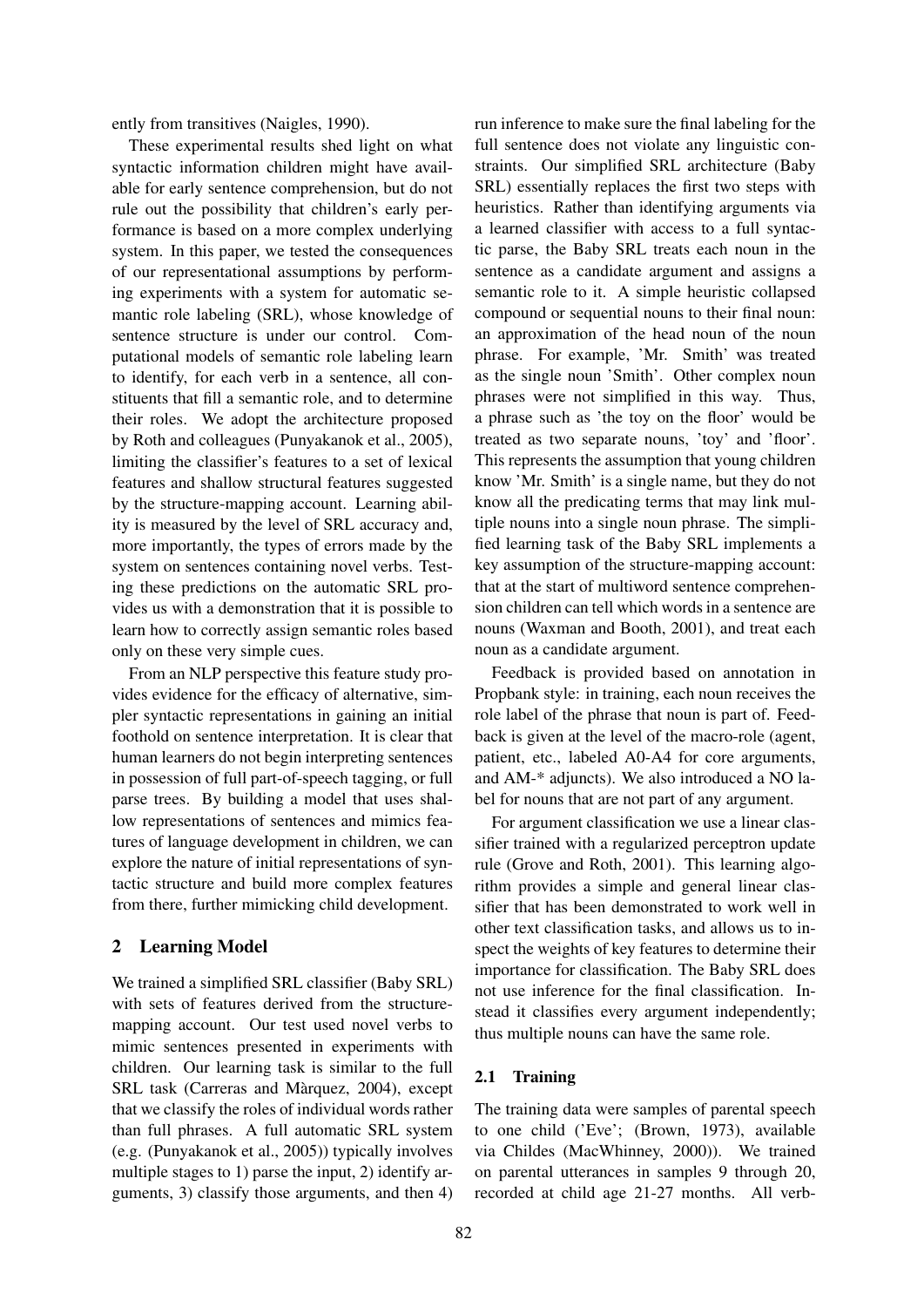containing utterances without symbols indicating long pauses or unintelligible words were automatically parsed with the Charniak parser (Charniak, 1997) and annotated using an existing SRL system (Punyakanok et al., 2005). In this initial pass, sentences with parsing errors that misidentified argument boundaries were excluded. Final role labels were hand-corrected using the Propbank annotation scheme (Kingsbury and Palmer, 2002). The child-directed speech (CDS) training set consisted of about 2200 sentences, of which a majority had a single verb and two nouns to be labeled $^1$ . We used the annotated CDS training data to train our Baby SRL, converting labeled phrases to labeled nouns in the manner described above.

### 3 Experimental Results

To evaluate the Baby SRL we tested it with sentences like those used for the experiments with children described above. All test sentences contained a novel verb ('gorp'). We constructed two test sentence templates: 'A gorps B' and 'A and B gorp', where A and B were replaced with nouns that appeared more than twice in training. We filled the A and B slots by sampling nouns that occurred roughly equally as the first and second of two nouns in the training data. This procedure was adopted to avoid 'building in' the predicted error by choosing A and B nouns biased toward an agent-patient interpretation. For each test sentence template we built a test set of 100 sentences by randomly sampling nouns in this fashion.

The test sentences with novel verbs ask whether the classifier transfers its learning about argument role assignment to unseen verbs. Does it assume the first of two nouns in a simple transitive sentence ('A gorps B') is the agent (A0) and the second is the patient (A1)? Does it overgeneralize this rule to two-noun intransitives ('A and B gorp'), mimicking children's behavior? We used two measures of success, one to assess classification accuracy, and the other to assess the predicted error. We used a per argument F1 for classification accuracy, with F1 based on correct identification of individual nouns rather than full phrases. Here precision is defined as the proportion of nouns that were given the correct label based on the argument they belong to, and recall is the proportion of complete arguments for which

some noun in that argument was correctly labeled. The desired labeling for 'A gorps B' is A0 for the first argument and A1 for the second; for 'A and B gorp' both arguments should be A0. To measure predicted errors we also report the proportion of test sentences classified with A0 first and A1 second (%A0A1). This labeling is a correct generalization for the novel 'A gorps B' sentences, but is an overgeneralization for 'A and B gorp.'

### 3.1 Noun Pattern

The basic feature we propose is the noun pattern feature. We hypothesize that children use the number and order of nouns to represent argument structure. To encode this we created a feature (NPattern) that indicates how many nouns there are in the sentence and which noun the target is. For example, in our two-noun test sentences noun A has the feature  $\Delta$  N' active indicating that it is the first noun of two. Likewise for B the feature 'N<sub>-</sub>' is active, indicating that it is the second of two nouns. This feature is easy to compute once nouns are identified, and does not require fine-grained distinctions between types of nouns or any other part of speech. Table 1 shows the initial feature progression that involves this feature. The baseline system (feature set 1) uses lexical features only: the target noun and the root form of the predicate.

We first tested the hypothesis that children use the NPattern features to distinguish different noun arguments, but only for specific verbs. The NPattern&V features are conjunctions of the target verb and the noun pattern, and these are added to the word features to form feature set 2. Now every example has three features active: target noun, target predicate, and a NPattern&V feature indicating 'the target is the first of two nouns and the verb is X.' This feature does not improve results on the novel 'A gorps B' test set, or generate the predicted error with the 'A and B gorp' test set, because the verb-specific NPattern&V features provide no way to generalize to unseen verbs.

We next tested the NPattern feature alone, without making it verb-specific (feature set 3). The noun pattern feature was added to the word features and again each example had three features active: target noun, target predicate, and the target's noun-pattern feature (first of two, second of three, etc.). The abstract NPattern feature allows the Baby SRL to generalize to new verbs: it increases the system's tendency to predict that the first of two

<sup>1</sup>Corpus available at http://L2R.cs.uiuc.edu/ <sup>∼</sup>cogcomp/data.php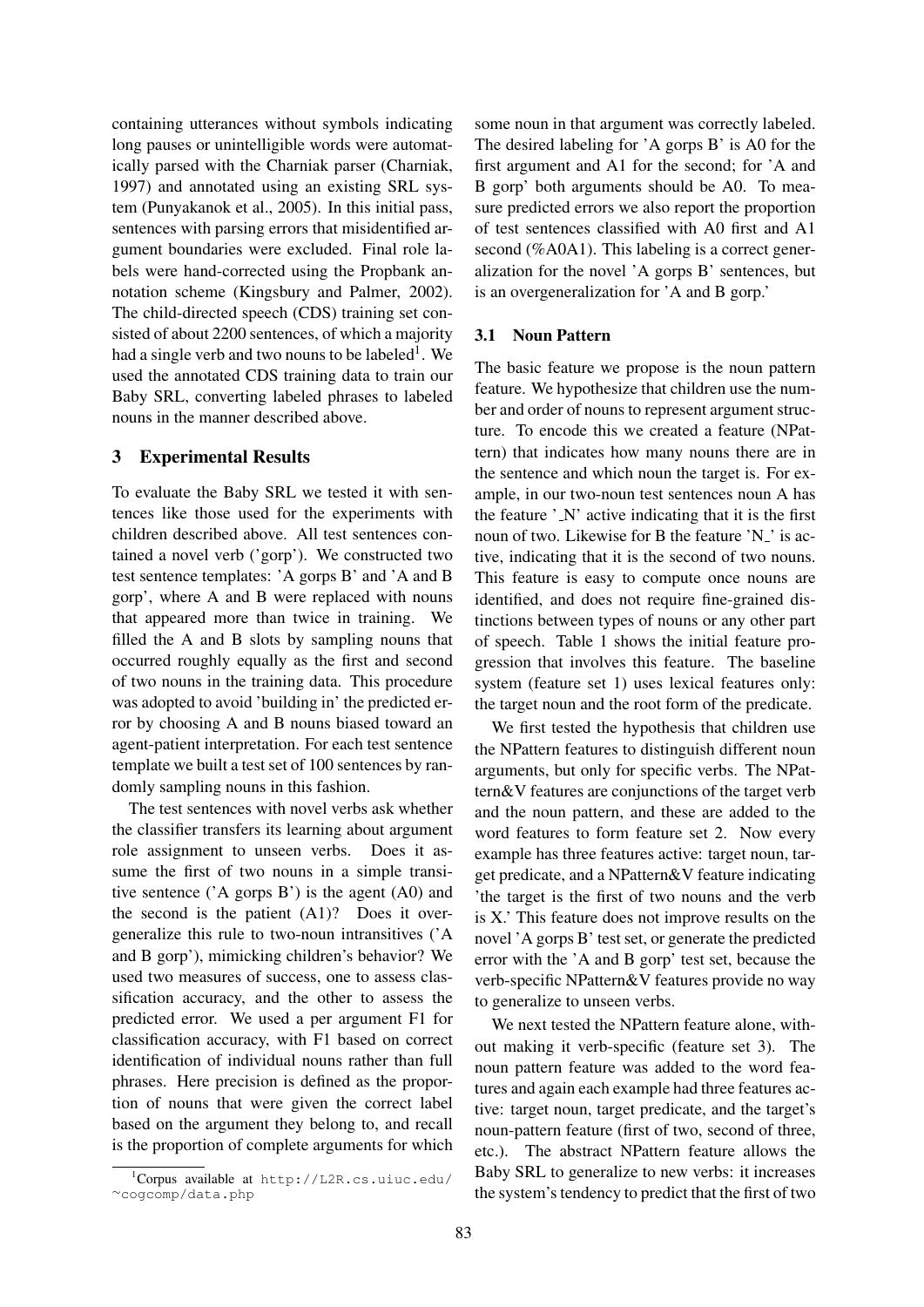|                          | CHILDES                     |           |      |                           |      |           | WSJ          |                           |           |       |              |       |
|--------------------------|-----------------------------|-----------|------|---------------------------|------|-----------|--------------|---------------------------|-----------|-------|--------------|-------|
|                          | <b>Unbiased Noun Choice</b> |           |      | <b>Biased Noun Choice</b> |      |           |              | <b>Biased Noun Choice</b> |           |       |              |       |
|                          |                             | A gorps B |      | A and B gorp              |      | A gorps B | A and B gorp |                           | A gorps B |       | A and B gorp |       |
| Features                 | F1                          | %AOA1     | F1   | %AOA1                     | F1   | %AOA1     | F1           | %AOA1                     | F1        | %AOA1 | F1           | %AOA1 |
| . Words                  | 0.59                        | 0.38      | 0.46 | 0.38                      | 0.80 | 0.65      | 0.53         | 0.65                      | 0.57      | 0.31  | 0.37         | 0.31  |
| 2. NPattern&V            | 0.53                        | 0.28      | 0.54 | 0.28                      | 0.81 | 0.67      | 0.53         | 0.67                      | 0.56      | 0.31  | 0.39         | 0.31  |
| 3. NPattern              | 0.83                        | 0.65      | 0.33 | 0.65                      | 0.96 | 0.92      | 0.46         | 0.92                      | 0.67      | 0.44  | 0.37         | 0.44  |
| 4. NPattern + NPattern&V | 0.83                        | 0.65      | 0.33 | 0.65                      | 0.95 | 0.90      | 0.45         | 0.90                      | 0.73      | 0.53  | 0.44         | 0.53  |
| $5. + VPosition$         | 0.99                        | 0.96      | 0.98 | $0.00\,$                  | .00  | 1.00      | 0.99         | 0.01                      | 0.94      | 0.88  | 0.69         | 0.39  |

Table 1: *Experiments showing the efficacy of Noun Pattern features for determining agent/patient roles in simple two-noun sentences. The novel verb test sets assess whether the Baby SRL generalizes transitive argument prediction to unseen verbs in the case of 'A gorps B' (increasing %A0A1 and thus F1), and overgeneralizes in the case of 'A and B gorp' (increasing %A0A1, which is an error). By varying the sampling method for creating the test sentences we can start with a biased or unbiased lexical baseline, demonstrating that the noun pattern features still improve over knowledge that can be contained in typical noun usage. The simple noun pattern features are still effective at learning this pattern when trained with more complex Wall Street Journal training data.*

nouns is A0 and the second of two nouns is A1 for verbs not seen in training. Feature set 4 includes both the abstract, non-verb-specific NPattern feature and the verb-specific version. This feature set preserves the ability to generalize to unseen verbs; thus the availability of the verb-specific NPattern features during training did not prevent the abstract NPattern features from gathering useful information.

## 3.2 Lexical Cues for Role-Labeling

Thus far, the target nouns' lexical features provided little help in role labeling, allowing us to clearly see the contribution of the proposed simple structural features. Would our structural features produce any improvement above a more realistic lexical baseline? We created a new set of test sentences, sampling the A nouns based on the distribution of nouns seen as the first of two nouns in training, and the B nouns based on the distribution of nouns seen as the second of two nouns. Given this revised sampling of nouns, the wordsonly baseline is strongly biased toward A0A1 (biased results for feature set 1 in table 1). This high baseline reflects a general property of conversation: Lexical choices provide considerable information about semantic roles. For example, the 6 most common nouns in the Eve corpus are pronouns that are strongly biased in their positions and in their semantic roles (e.g., 'you', 'it'). Despite this high baseline, however, we see the same pattern in the unbiased and biased experiments in table 1. The addition of the NPattern features (feature set 3) substantially improves performance on 'A gorps B' test sentences, and promotes overgeneralization errors on 'A and B gorp' sentences.

### 3.3 More Complex Training Data

For comparison purposes we also trained the Baby SRL on a subset of the Propbank training data of Wall Street Journal (WSJ) text (Kingsbury and Palmer, 2002). To approximate the simpler sentences of child-directed speech we selected only those sentences with 8 or fewer words. This provided a training set of about 2500 sentences, most with a single verb and two nouns to be labeled. The CDS and WSJ data pose similar problems for learning abstract and verb-specific knowledge. However, newspaper text differs from casual speech to children in many ways, including vocabulary and sentence complexity. One could argue that the WSJ corpus presents a worst-case scenario for learning based on shallow representations of sentence structure: Full passive sentences are more common in written corpora such as the WSJ than in samples of conversational speech, for example (Roland et al., 2007). As a result of such differences, two-noun sequences are less likely to display an A0-A1 sequence in the WSJ (0.42 A0- A1 in 2-noun sentences) than in the CDS training data (0.67 A0-A1). The WSJ data provides a more demanding test of the Baby SRL.

We trained the Baby SRL on the WSJ data, and tested it using the biased lexical choices as described above, sampling A and B nouns for novelverb test sentences based on the distribution of nouns seen as the first of two nouns in training, and as the second of two nouns, respectively. The WSJ training produced performance strikingly similar to the performance resulting from CDS training (last 4 columns of Table 1). Even in this more complex training set, the addition of the NPattern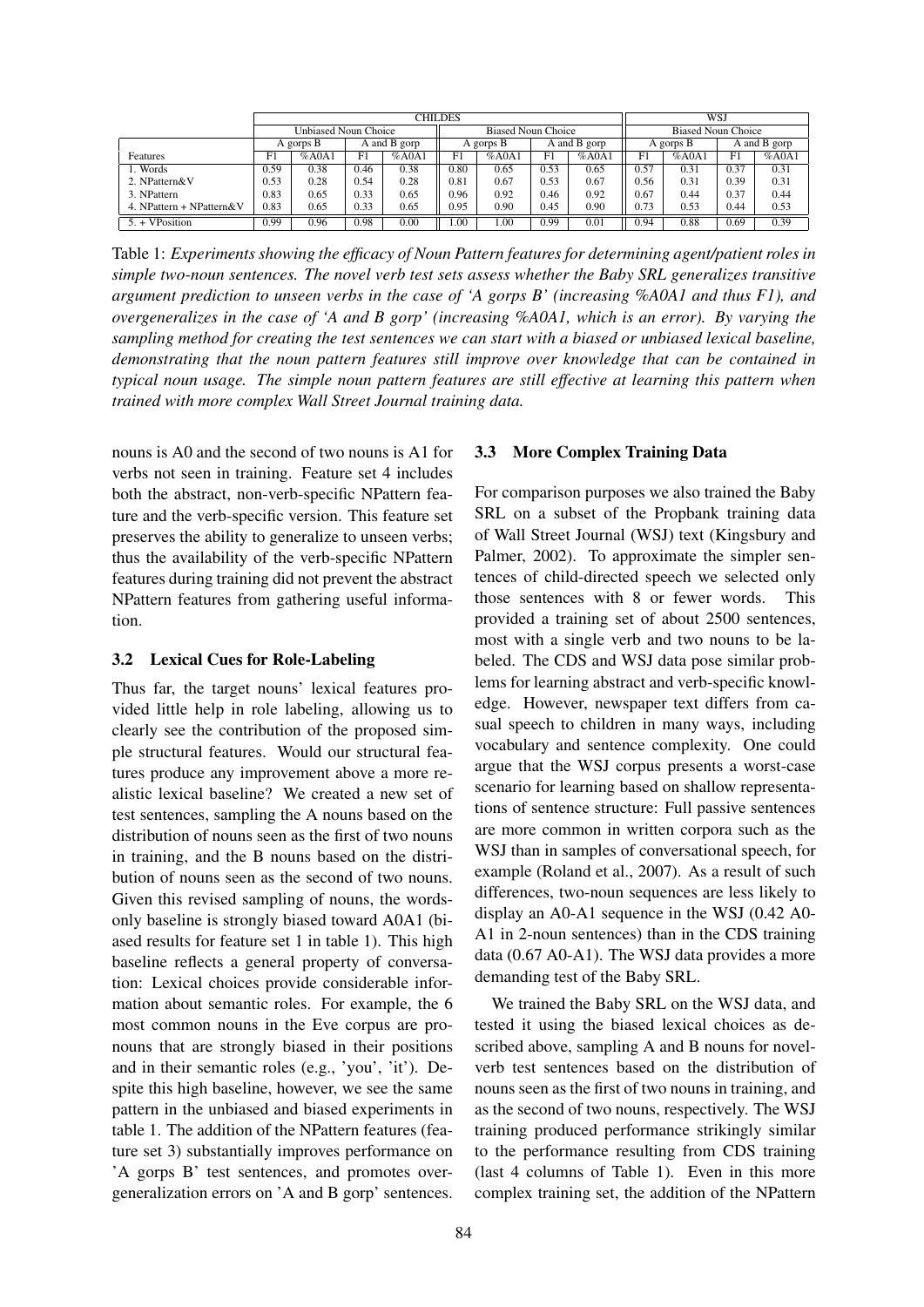features (feature set 3) improves performance on 'A gorps B' test sentences, and promotes overgeneralization errors on 'A and B gorp' sentences.

#### 3.4 Tests with Familiar Verbs

| Features                 | Total | A0   | Αl   | A <sub>2</sub> | A4   |
|--------------------------|-------|------|------|----------------|------|
| 1. Words                 | 0.64  | 0.83 | 0.74 | 0.33           | 0.00 |
| 2. NPattern&V            | 0.67  | 0.86 | 0.77 | 0.45           | 0.44 |
| 3. NPattern              | 0.66  | 0.87 | 0.76 | 0.37           | 0.22 |
| 4. NPattern + NPattern&V | 0.68  | 0.87 | 0.80 | 0.47           | 0.44 |
| $5. + VPosition$         | 0.70  | 0.88 | 0.83 | 0.50           | 0.50 |

Table 2: *Testing NPattern features on full SRL task of heldout section 8 of Eve when trained on sections 9 through 20. Each result column reflects a per argument F1.*

Learning to interpret sentences depends on balancing abstract and verb-specific structural knowledge. Natural linguistic corpora, including our CDS training data, have few verbs of very high frequency and a long tail of rare verbs. Frequent verbs occur with differing argument patterns. For example, 'have' and 'put' are frequent in the CDS data. 'Have' nearly always occurs in simple transitive sentences that display the canonical word order of English (e.g., 'I have cookies'). 'Put', in contrast, tends to appear in non-canonical sentences that do not display an agent-patient ordering, including imperatives ('Put it on the floor'). To probe the Baby SRL's ability to learn the argument-structure preferences of familiar verbs, we tested it on a held-out sample of CDS from the same source (Eve sample 8, approximately 234 labeled sentences). Table 2 shows the same feature progression shown previously, with the full SRL test set. The words-only baseline (feature set 1 in Table 2) yields fairly accurate performance, showing that considerable success in role assignment in these simple sentences can be achieved based on the argument-role biases of the target nouns and the familiar verbs. Despite this high baseline, however, we still see the benefit of simple structural features. Adding verb-specific (feature set 2) or abstract NPattern features (feature set 3) improves classification performance, and the combination of both verb-specific and abstract NPattern features (feature set 4) yields higher performance than either alone. The combination of abstract NPattern features with the verb-specific versions allows the Baby SRL both to generalize to unseen verbs, as seen in earlier sections, and to learn the idiosyncrasies of known verbs.

### 3.5 Verb Position

The noun pattern feature results show that the Baby SRL can learn helpful rules for argumentrole assignment using only information about the number and order of nouns. It also makes the error predicted by the structure-mapping account, and documented in children, because it has no way to represent the difference between the 'A gorps B' and 'A and B gorp' test sentences. At some point the learner must develop more sophisticated syntactic representations that could differentiate these two. These could include many aspects of the sentence, including noun-phrase and verb-phrase morphological features, and word-order features. As a first step in examining recovery from the predicted error, we focused on word-order features. We did this by adding a verb position feature (VPosition) that specifies whether the target noun is before or after the verb. Now simple transitive sentences in training should support the generalization that preverbal nouns tend to be agents, and post-verbal nouns tend to be patients. In testing, the Baby SRL's classification of the 'A gorps B' and 'A and B gorp' sentences should diverge.

When we add verb position information (feature set 5 in table 1 and 2), performance improves still further for transitive sentences, both with biased and unbiased test sentences. Also, for the first time, the A0A1 pattern is predicted less often for 'A and B gorp' sentences. This error diminished because the classifier was able to use the verb position features to distinguish these from 'A gorps B' sentences.

|              | <b>Unbiased Lexical</b> |           |              |       |  |  |  |  |
|--------------|-------------------------|-----------|--------------|-------|--|--|--|--|
|              |                         | A gorps B | A and B gorp |       |  |  |  |  |
| Features     | F1                      | %AA1      | F1           | %AOA1 |  |  |  |  |
| 1. Words     | 0.59                    | 0.38      | 0.46         | 0.38  |  |  |  |  |
| 3. NPattern  | 0.83                    | 0.65      | 0.33         | 0.65  |  |  |  |  |
| 6. VPosition | 0.99                    | 0.95      | 0.97         | 0.00  |  |  |  |  |

Table 3: *Verb Position vs. Noun Pattern features alone. Verb position features yield better overall performance, but do not replicate the error on 'A and B gorp' sentences seen with children.*

Verb position alone provides another simple abstract representation of sentence structure, so it might be proposed as an equally natural initial representation for human learners, rather than the noun pattern features we proposed. The VPosition features should also support learning and generalization of word-order rules for interpreting transitive sentences, thus reproducing some of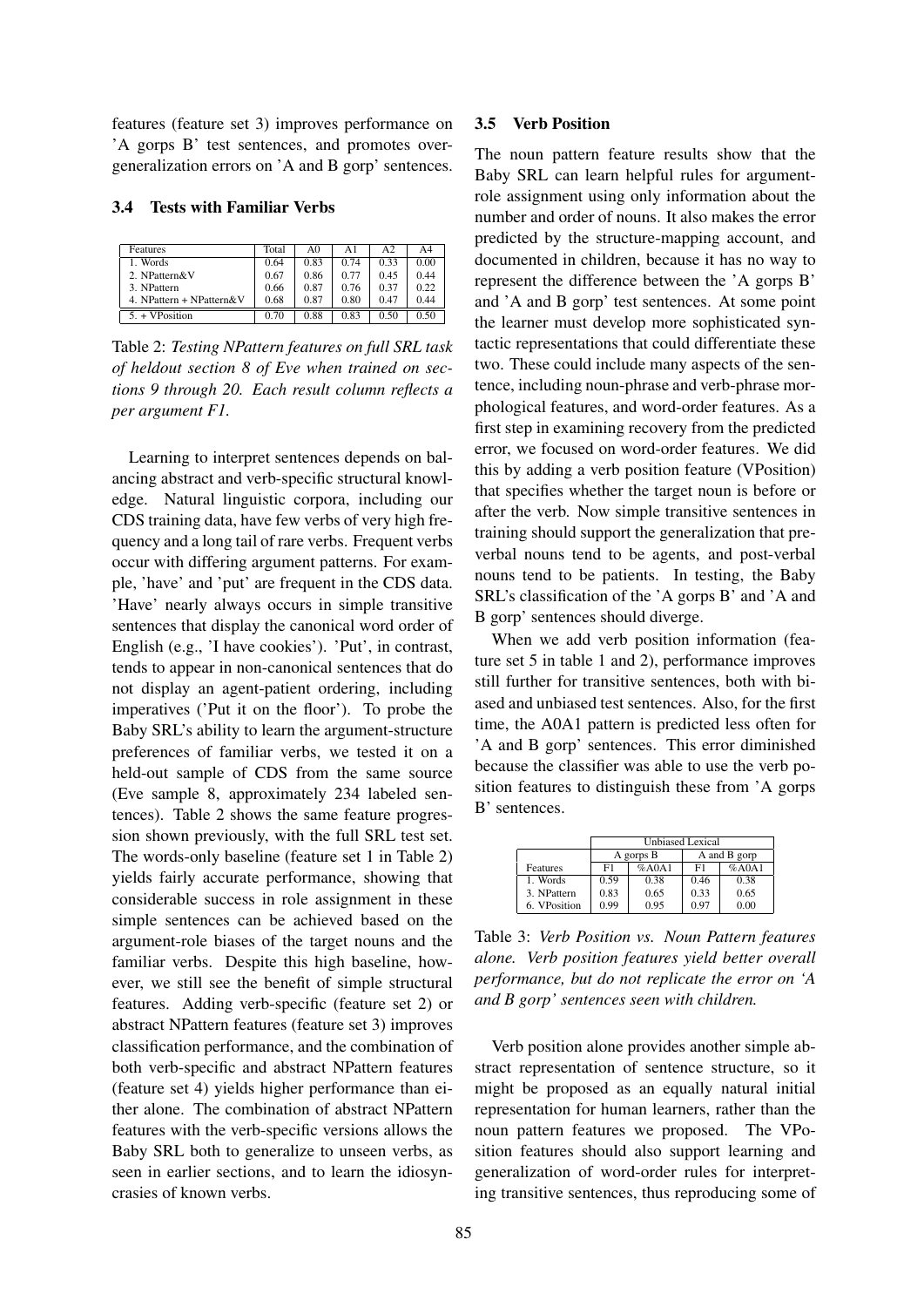the data from children that we reviewed above. In table 3 we compared the words-only baseline (set 1), words and NPattern features (set 3), and a new feature set, words and VPosition (set 6). In terms of correct performance on novel transitive verbs ('A gorps B'), the VPosition features outperform the NPattern features. This may be partly because the same VPosition features are used in all sentences during training, while the NPattern features partition sentences by number of nouns, but is also due to the fact that the verb position features provide a more sophisticated representation of English sentence structure. Verb position features can distinguish transitive sentences from imperatives containing multiple post-verbal nouns, for example. Although verb position is ultimately a more powerful representation of word order for English sentences, it does not accurately reproduce a 21-month-old's performance on all aspects of this task. In particular, the VPosition feature does not support the overgeneralization of the A0A1 pattern to the 'A and B gorp' test sentences. This suggests that children's very early sentence comprehension is dominated by less sophisticated representations of word order, akin to the NPattern features we proposed.

#### 3.6 Informativeness vs. Availability

In the preceding sections, we modeled increases in syntactic knowledge by building in more sophisticated features. The Baby SRL escaped the predicted error on two-noun intransitive sentences when given access to features reflecting the position of the target noun relative to the verb. This imposed sequence of features is useful as a starting point, but a more satisfying approach would be to use the Baby SRL to explore possible reasons why NPattern features might dominate early in acquisition, even though VPosition features are ultimately more useful for English.

In theory, a feature might be unavailable early in acquisition because of its computational complexity. For example, lexical features are presumably less complex than relative position features such as NPattern and VPosition. In practice, features can also be unavailable at first because of an informational lack. Here we suggest that NPattern features might dominate VPosition features early in acquisition because the early lexicon is dominated by nouns, and it is easier to compute position relative to a known word than to an unknown word. Many

studies have shown that children's early vocabulary is dominated by names for objects and people (Gentner and Boroditsky, 2001).



(c) Verb threshold  $= 20$ , +verb-specific features

Figure 1: *Testing the consequences of the assumption that Verb Position features are only active for familiar verbs. The figure plots the bias of the features ' N' and ' V' to predict A0 over A1, as the difference between the weights of these connections in the learned network. Verb position features win out over noun pattern features as the verb vocabulary grows. Varying the verb familiarity threshold ((a) vs. (b)) and the presence versus absence of verb-specific versions of the structural features ((b) vs. (c)) affects how quickly the verb position features become dominant.*

To test the consequences of this proposed infor-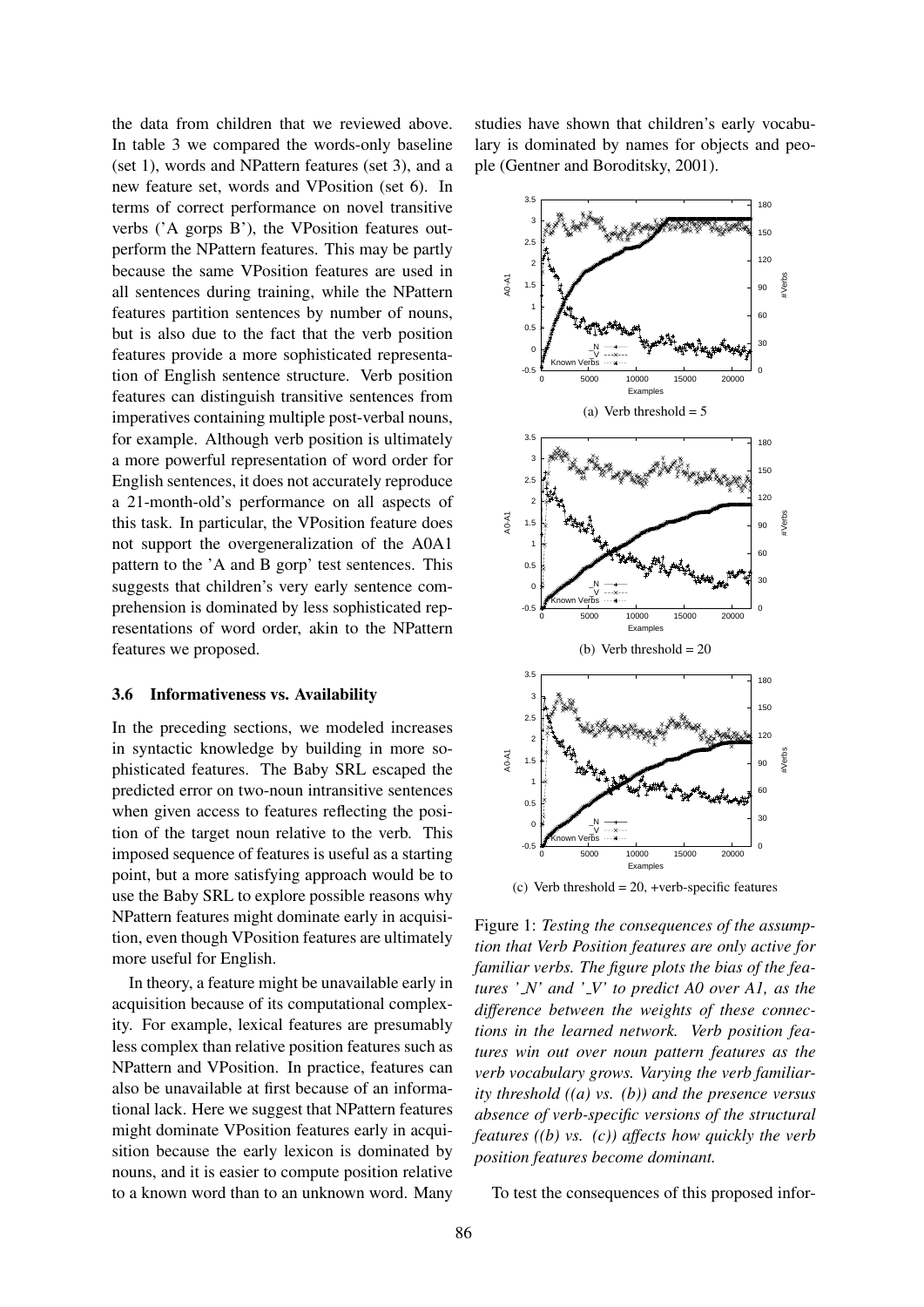mational bottleneck on the relative weighting of NPattern and VPosition features during training, we modified the Baby SRL's training procedure such that NPattern features were always active, but VPosition features were active during training only when the verb in the current example had been encountered a critical number of times. This represents the assumption that the child can recognize which words in the sentence are nouns, based on lexical familiarity or morphological context (Waxman and Booth, 2001), but is less likely to be able to represent position relative to the verb without knowing the verb well.

Figure 1 shows the tendency of the NPattern feature  $' N'$  (first of two nouns) and the VPosition feature '\_V' (pre-verbal noun) to predict the role A0 as opposed to A1 as the difference between the weights of these connections in the learned network. Figure 1(a) shows the results when VPosition features were active whenever the target verb had occurred at least 5 times; in Figure 1(b) the threshold for verb familiarity was 20. In both figures we see that the VPosition features win out over the NPattern features as the verb vocabulary grows. Varying the degree of verb familiarity required to accurately represent VPosition features affects how quickly the VPosition features win out (compare Figures 1(a) and 1(b)). Figure 1(c) shows the same analysis with a threshold of 20, but with verb-specific as well as abstract versions of the NPattern and the VPosition features. In this procedure, every example started with three features: target noun, target predicate, NPattern, and if the verb was known, added NPattern&V, VPosition, and VPosition&V. Comparing Figures 1(b) and  $1(c)$ , we see that the addition of verb-specific versions of the structural features also affects the rate at which the VPosition features come to dominate the NPattern features.

Thus, in training the VPosition features become dominant as the SRL learns to recognize more verbs. However, the VPosition features are inactive when the Baby SRL encounters the novel-verb test sentences. Since the NPattern features are active in test, the system generates the predicted error until the bias of the NPattern features reaches 0. Note in figure 1(c) that when verb-specific structural features were added, the Baby SRL never learned to entirely discount the NPattern features within the range of training provided. This result is reminiscent of suggestions in the psycholinguis-



Figure 2: *Testing the ability of simple features to cope with varying amounts of noisy feedback. Even with noisy feedback, the noun pattern features support learning and generalization to new verbs of a simple agent-patient template for understanding transitive sentences. These results are lower than those found in table 1 due to slightly different training assumptions.*

tics literature that shallow representations of syntax persist in the adult parser, alongside more sophisticated representations (e.g., (Ferreira, 2003)).

#### 3.7 Noisy Training

So far, the Baby SRL has only been trained with perfect feedback. Theories of human language acquisition assume that learning to understand sentences is naturally a partially-supervised task: the child uses existing knowledge of words and syntax to assign a meaning to a sentence; the appropriateness of this meaning for the referential context provides the feedback (e.g., (Pinker, 1989)). But this feedback must be noisy. Referential scenes provide useful but often ambiguous information about the semantic roles of sentence participants. For example, a participant could be construed as an agent of fleeing or as a patient being chased. In a final set of experiments, we examined the generalization abilities of the Baby SRL as a function of the integrity of semantic feedback.

We provided noisy semantic-role feedback during training by giving a randomly-selected argument label on 0 to 100% of examples. Following this training, we tested with the 'A gorps B' test sentences, using the unbiased noun choices.

As shown in Figure 2, feature sets including NPattern or VPosition features yield reasonable performance on the novel verb test sentences up to 50% noise, and promote an A0-A1 sequence over